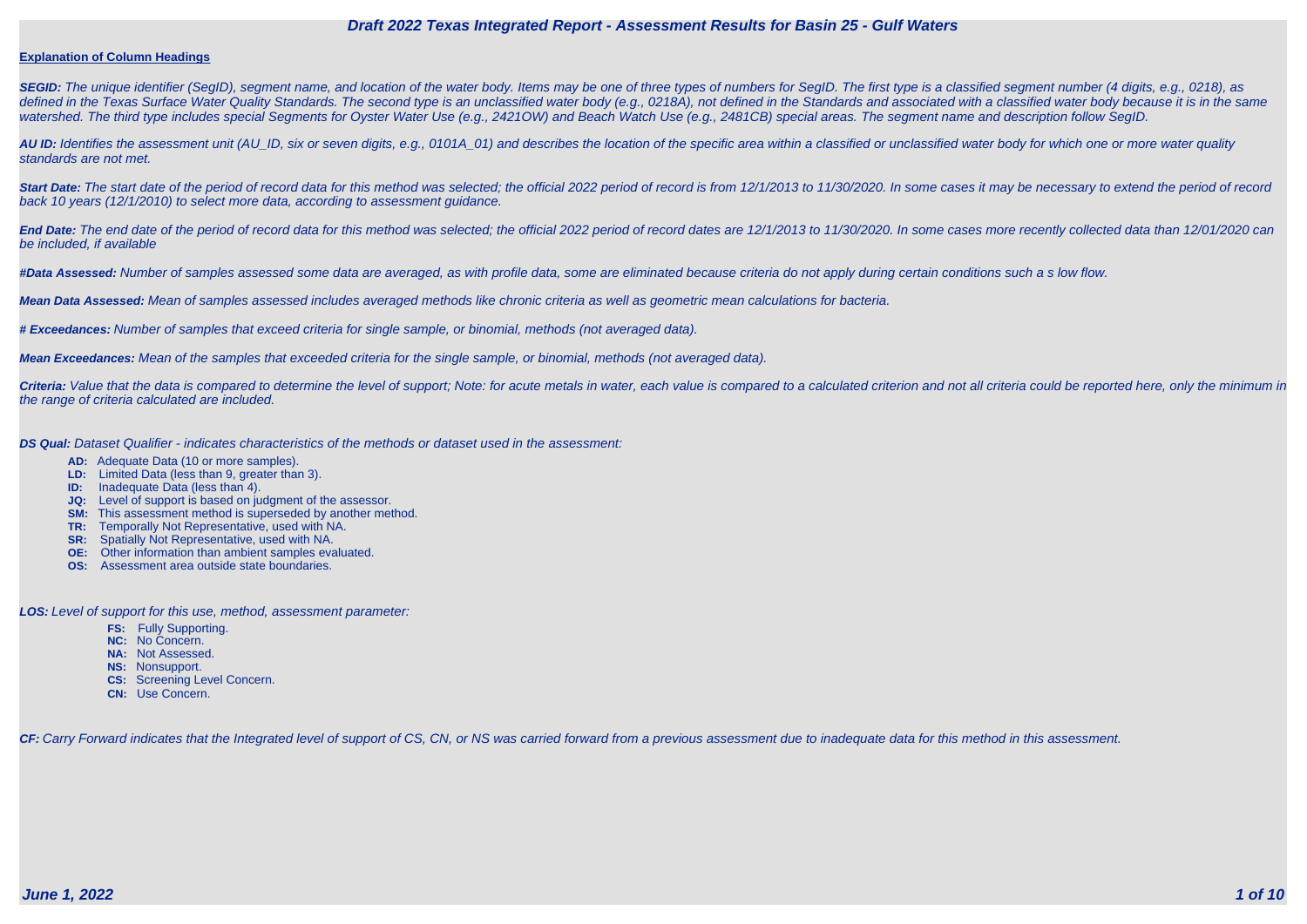Int LOS: Integrated level of support. This is the overall level of support for this use, method, parameter group, which could be different from the LOS (described above) due to carry forward information or other types of changes. New Code added in 2010: PI = Pending Issue

**TCEQ Cause:** This is the impairment description (e.g., bacteria, depressed dissolved oxygen, etc.).

#### **Cat:**

**Category 3:** There is insufficient or unreliable available data and/or information to make a use support determination.

 **Category 4:** Available data and/or information indicate that at least one designated use is not being supported or is threatened, but a TMDL is not needed. **Category 4a:** A state-developed TMDL has been approved by EPA or a TMDL has been established by EPA for any water-pollutant combination. **Category 4b:** Other required control measures are expected to result in the attainment of an applicable water quality standard in a reasonable period of time. **Category 4c:** The impairment or threat is not caused by a pollutant.

**Category 5:** Available data and/or information indicate that at least one designated use is not being supported or is threatened, and a TMDL is needed.

**Category 5a:** A TMDL is underway, scheduled, or will be scheduled.

**Category 5b:** A review of the standards for the water body will be conducted before a management strategy is selected.

**Category 5c:** Additional data and information will be collected or evaluated before a management strategy is selected.

Category 5n: Water body does not meet its applicable Chl a criterion, but additional study is needed to verify whether exceedance is associated with causal nutrient parameters or impacts to response variables.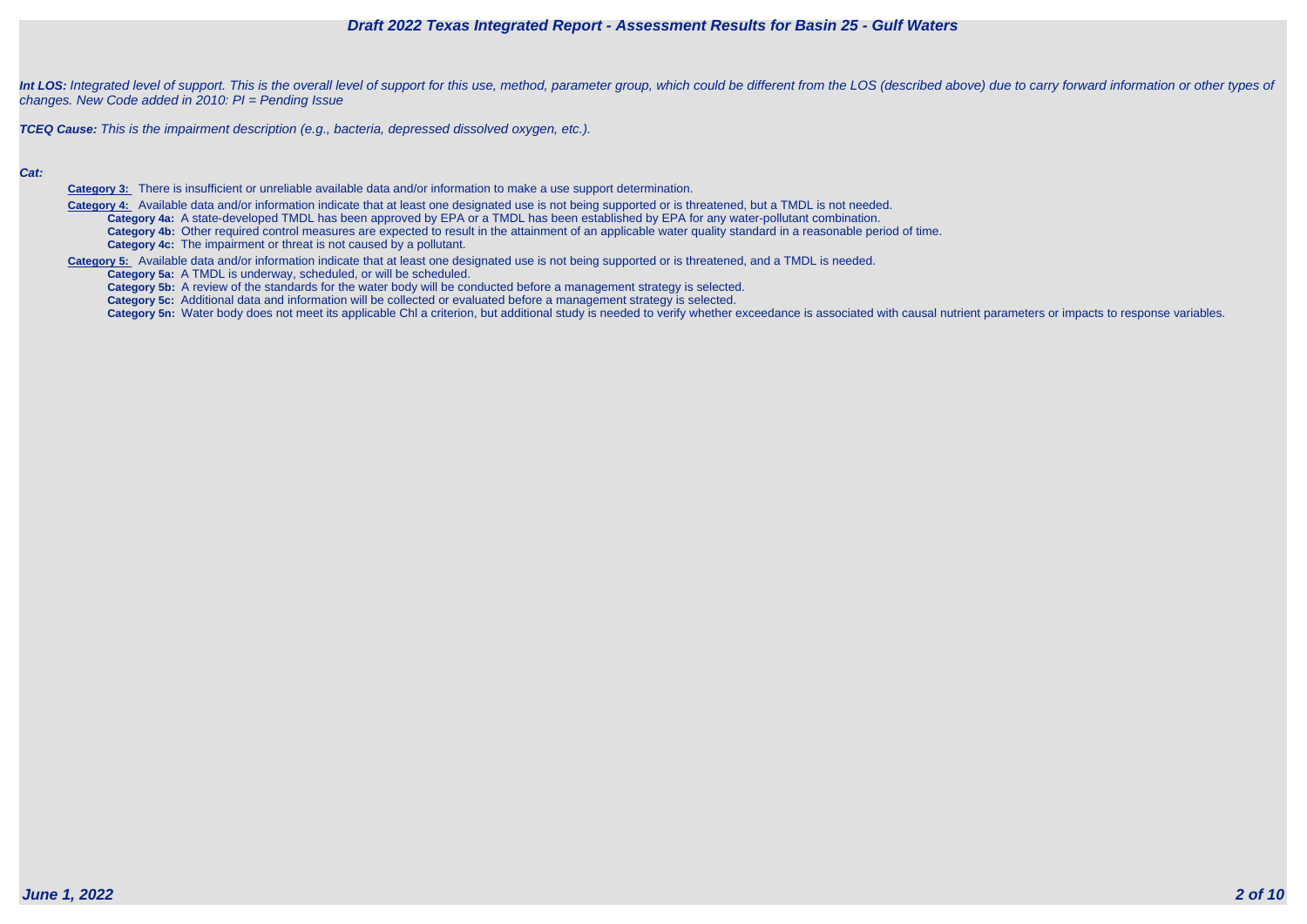|                             |                                          |                       |                             | Seg ID: 2501 - Gulf of Mexico<br>AU ID: 2501 01 |                 |                          |                                     |              |                                   |                  |                                                 |               |                          |     |
|-----------------------------|------------------------------------------|-----------------------|-----------------------------|-------------------------------------------------|-----------------|--------------------------|-------------------------------------|--------------|-----------------------------------|------------------|-------------------------------------------------|---------------|--------------------------|-----|
| <b>Use</b>                  | <b>Method</b>                            | <b>Parameter</b>      | <b>Start</b><br><b>Date</b> | <b>End</b><br><b>Date</b>                       | <b>Criteria</b> | #Data<br><b>Assessed</b> | <b>Mean Data</b><br><b>Assessed</b> | #Exceedances | <b>Mean</b><br><b>Exceedances</b> | DS.<br>Qualifier | $\textsf{LOS}$ $\textsf{CF}$ $\textsf{Int}$ LOS |               | <b>TCEQ Cause</b>        | Cat |
| Aquatic Life Use            | Dissolved Oxygen grab minimum            | Dissolved oxygen Grab | 12/01/13                    | 11/30/20                                        |                 | 52                       |                                     | $\Omega$     |                                   | AD.              |                                                 | $FS$ $N$ $FS$ |                          |     |
|                             | Dissolved Oxygen grab screening level    | Dissolved oxygen Grab | 12/01/13                    | 11/30/20                                        |                 | 52                       |                                     |              | 4.85                              | AD               |                                                 | NC N NC       |                          |     |
|                             |                                          |                       |                             |                                                 |                 |                          |                                     |              |                                   |                  |                                                 |               |                          |     |
| <b>Fish Consumption Use</b> | <b>DSHS Limited Consumption Advisory</b> | Mercury               | 12/01/13                    | 11/30/20                                        |                 |                          |                                     |              |                                   | <b>OE</b>        | $NS \mid N$                                     | <b>NS</b>     | Mercury in edible tissue | 5c  |
|                             |                                          |                       |                             |                                                 |                 |                          |                                     |              |                                   |                  |                                                 |               |                          |     |
|                             | High pH                                  | pH                    | 12/01/13                    | 11/30/20                                        |                 | 53                       |                                     | $\Omega$     |                                   | AD.              | $FS$ $N$ $FS$                                   |               |                          |     |
|                             | Low pH                                   | pH                    | 12/01/13                    | 11/30/20                                        | 6.5             | 53                       |                                     | $\Omega$     |                                   | <b>AD</b>        | $FS\mid N \mid FS$                              |               |                          |     |
|                             |                                          | Nitrate               | 12/01/13                    | 11/30/20                                        | 0.37            | 52                       |                                     | $\Omega$     |                                   | AD.              | $NC$ $N$ $NC$                                   |               |                          |     |
| <b>General Use</b>          | <b>Nutrient Screening Levels</b>         | Chlorophyll-a         | 12/01/13                    | 11/30/20                                        | 26.7            | 47                       |                                     |              | 45.18                             | AD               | $NC$ $N$ $NC$                                   |               |                          |     |
|                             |                                          | Total phosphorus      | 12/01/13                    | 11/30/20                                        | 0.69            | 49                       |                                     |              | 0.92                              | <b>AD</b>        |                                                 | $NC$ $N$ $NC$ |                          |     |
|                             |                                          | Ammonia               | 12/01/13                    | 11/30/20                                        | 0.11            | 50                       |                                     |              | 0.24                              | <b>AD</b>        | $NC$ $N$ $NC$                                   |               |                          |     |
|                             | <b>Water Temperature</b>                 | Water temperature     | 12/01/13                    | 11/30/20                                        | 35 <sup>5</sup> | 53                       |                                     |              |                                   | <b>AD</b>        |                                                 | $FS$ N FS     |                          |     |
|                             |                                          |                       |                             |                                                 |                 |                          |                                     |              |                                   |                  |                                                 |               |                          |     |
| <b>Recreation Use</b>       | Bacteria Geomean                         | <b>Enterococcus</b>   | 12/01/13                    | 11/30/20                                        | 35 <sup>°</sup> | 53                       | 38.64                               |              |                                   | AD.              |                                                 | NS N NS       | Bacteria in water        | 5c  |
|                             | <b>Bacteria Single Sample</b>            | <b>Enterococcus</b>   | 12/01/13                    | 11/30/20                                        | 130             | 53                       |                                     | 13           | 3513.08                           | AD.              |                                                 | $CN Y$ NS     | Bacteria in water        | 5c  |
|                             |                                          |                       |                             |                                                 |                 |                          |                                     |              |                                   |                  |                                                 |               |                          |     |

|                             |                                          |                       |                             | Seg ID: 2501 - Gulf of Mexico |                 |                          |                                     |              |                                   |                         |                                                            |  |    |                          |     |
|-----------------------------|------------------------------------------|-----------------------|-----------------------------|-------------------------------|-----------------|--------------------------|-------------------------------------|--------------|-----------------------------------|-------------------------|------------------------------------------------------------|--|----|--------------------------|-----|
|                             |                                          |                       |                             | AU ID: 2501 02                |                 |                          |                                     |              |                                   |                         |                                                            |  |    |                          |     |
| <b>Use</b>                  | <b>Method</b>                            | <b>Parameter</b>      | <b>Start</b><br><b>Date</b> | End<br><b>Date</b>            | <b>Criteria</b> | #Data<br><b>Assessed</b> | <b>Mean Data</b><br><b>Assessed</b> | #Exceedances | <b>Mean</b><br><b>Exceedances</b> | DS.<br><b>Qualifier</b> | $\left  \text{LoS} \right $ CF $\left  \text{Int} \right $ |  |    | <b>TCEQ Cause</b>        | Cat |
| <b>Aquatic Life Use</b>     | Dissolved Oxygen grab minimum            | Dissolved oxygen Grab | 12/01/13                    | 11/30/20                      |                 | 26                       |                                     | $\Omega$     |                                   | AD                      | $FS$ N FS                                                  |  |    |                          |     |
|                             | Dissolved Oxygen grab screening level    | Dissolved oxygen Grab | 12/01/13                    | 11/30/20                      |                 | 26                       |                                     | $\Omega$     |                                   | AD                      | $NC$ $N$ $NC$                                              |  |    |                          |     |
|                             |                                          |                       |                             |                               |                 |                          |                                     |              |                                   |                         |                                                            |  |    |                          |     |
| <b>Fish Consumption Use</b> | <b>DSHS Limited Consumption Advisory</b> | Mercury               | 12/01/13                    | 11/30/20                      |                 |                          |                                     |              |                                   | OE                      | $NS$ $N$                                                   |  | NS | Mercury in edible tissue | 5c  |
|                             | $FS$ N FS                                |                       |                             |                               |                 |                          |                                     |              |                                   |                         |                                                            |  |    |                          |     |
|                             | High pH                                  | pH                    | 12/01/13                    | 11/30/20                      |                 | 26                       |                                     | 0            |                                   | AD.                     |                                                            |  |    |                          |     |
|                             | Low pH                                   | pH                    | 12/01/13                    | 11/30/20                      | 6.5             | 26                       |                                     | $\Omega$     |                                   | AD.                     | $FS$ N FS                                                  |  |    |                          |     |
|                             |                                          | Chlorophyll-a         | 12/01/13                    | 11/30/20                      | 26.7            | 25                       |                                     |              | 48.82                             | <b>AD</b>               | NC N NC                                                    |  |    |                          |     |
| <b>General Use</b>          | <b>Nutrient Screening Levels</b>         | Ammonia               | 12/01/13                    | 11/30/20                      | 0.11            | <b>22</b>                |                                     |              | 0.4                               | AD                      | $NC$ $N$ $NC$                                              |  |    |                          |     |
|                             |                                          | Total phosphorus      | 12/01/13                    | 11/30/20                      | 0.69            | 24                       |                                     |              | 1.8                               | AD.                     | $NC$ $N$ $NC$                                              |  |    |                          |     |
|                             |                                          | <b>Nitrate</b>        | 12/01/13                    | 11/30/20                      | 0.37            | 26                       |                                     | $\Omega$     |                                   | AD                      | $NC$ $N$ $NC$                                              |  |    |                          |     |
|                             | <b>Water Temperature</b>                 | Water temperature     | 12/01/13                    | 11/30/20                      | 35 <sup>5</sup> | 26                       |                                     | $\Omega$     |                                   | <b>AD</b>               | $FS\vert N \vert FS$                                       |  |    |                          |     |
|                             |                                          |                       |                             |                               |                 |                          |                                     |              |                                   |                         |                                                            |  |    |                          |     |
| <b>Recreation Use</b>       | Bacteria Geomean                         | Enterococcus          | 12/01/13                    | 11/30/20                      | 35 <sup>5</sup> | 26                       | 44.72                               |              |                                   | <b>AD</b>               | $NS$ $N$ $NS$                                              |  |    | Bacteria in water        | 5c  |
|                             | <b>Bacteria Single Sample</b>            | Enterococcus          | 12/01/13                    | 11/30/20                      | 130             | 26                       |                                     | 6            | 2543.33                           | AD.                     | FS Y NS                                                    |  |    | Bacteria in water        | 5c  |
|                             |                                          |                       |                             |                               |                 |                          |                                     |              |                                   |                         |                                                            |  |    |                          |     |

|                             |                                          |                  |          | Seg ID: 2501 | AU ID: 2501 03  | <b>Gulf of Mexico</b> |                  |                     |                    |    |           |   |            |                          |      |
|-----------------------------|------------------------------------------|------------------|----------|--------------|-----------------|-----------------------|------------------|---------------------|--------------------|----|-----------|---|------------|--------------------------|------|
| <b>Use</b>                  | <b>Method</b>                            | <b>Parameter</b> | - - -    | <b>DALL</b>  | <b>Criteria</b> |                       | <b>Mean Data</b> | <b>#Exceedances</b> | <b>Exceedances</b> | DS |           |   | <b>LOS</b> | <b>TCEQ Cause</b>        | Cat. |
| <b>Fish Consumption Use</b> | <b>DSHS Limited Consumption Advisory</b> | Mercury          | 12/01/13 | 11/30/20     |                 |                       |                  |                     |                    | ОE | <b>NS</b> | N | <b>NS</b>  | Mercury in edible tissue | 5c   |

|                             |                                          |                  |          | <b>Seg ID: 2501</b> |                 | - Gulf of Mexico |                                              |                     |                    |    |                       |  |             |                          |                       |
|-----------------------------|------------------------------------------|------------------|----------|---------------------|-----------------|------------------|----------------------------------------------|---------------------|--------------------|----|-----------------------|--|-------------|--------------------------|-----------------------|
|                             | AU ID: 2501 04                           |                  |          |                     |                 |                  |                                              |                     |                    |    |                       |  |             |                          |                       |
| <b>Use</b>                  | <b>Method</b>                            | <b>Parameter</b> | $-1$     | <b>Date</b>         | <b>Criteria</b> | <b>Assessed</b>  | <b>Mean Data</b><br>$\overline{\phantom{a}}$ | <b>#Exceedances</b> | <b>Exceedances</b> | טש |                       |  | <b>LOS.</b> | <b>TCEQ Cause</b>        | <b>Cat</b>            |
| <b>Fish Consumption Use</b> | <b>DSHS Limited Consumption Advisory</b> | Mercury          | 12/01/13 | 11/30/20            |                 | $\mathbf{u}$     |                                              |                     |                    | OE | N <sup>2</sup><br>טוו |  | <b>NS</b>   | Mercury in edible tissue | 5 <sub>0</sub><br>ບບ∣ |
|                             |                                          |                  |          |                     |                 |                  |                                              |                     |                    |    |                       |  |             |                          |                       |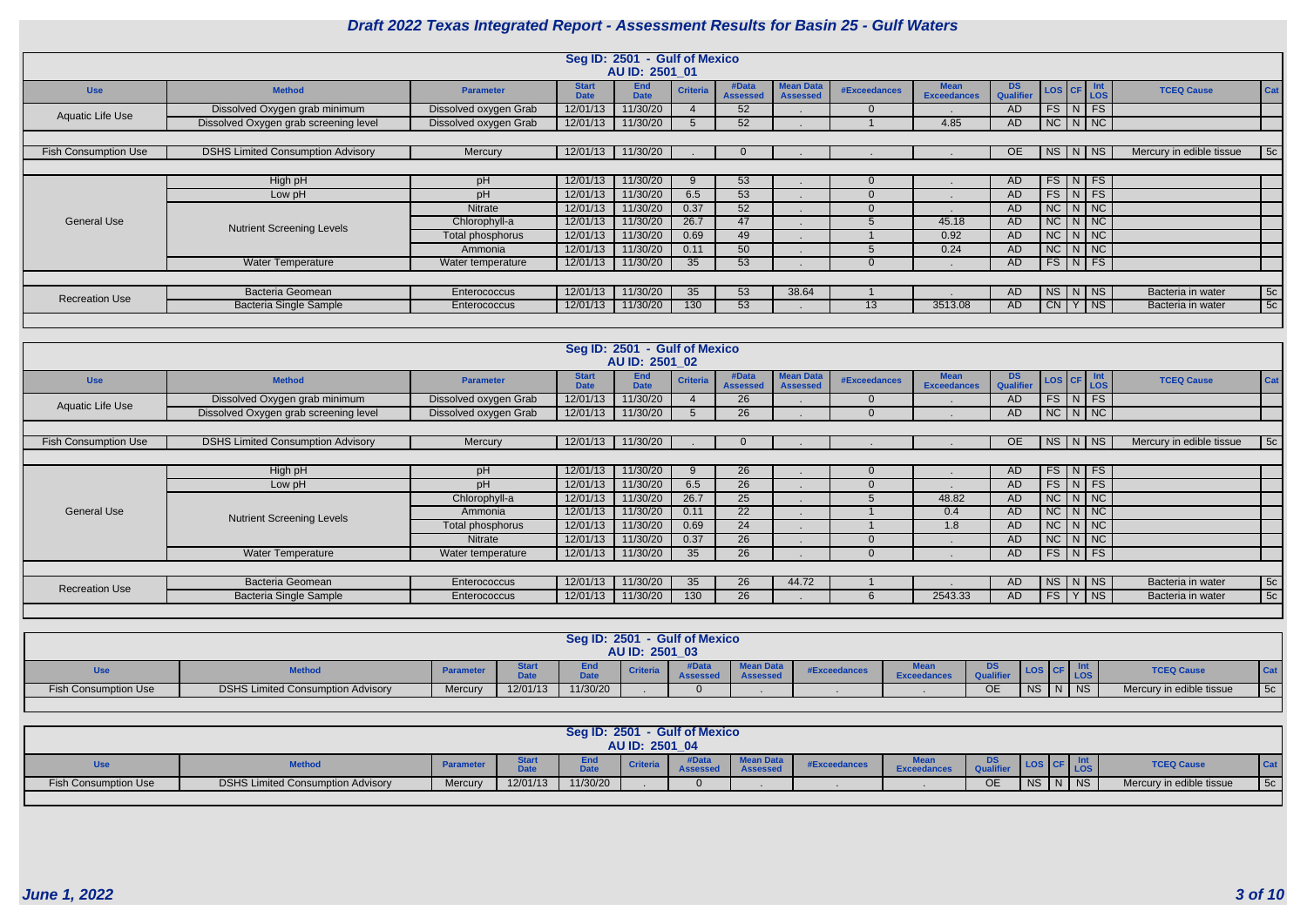|                      |                                          |                  |          |                   | AU ID: 2501 05  | Seg ID: 2501 - Gulf of Mexico |                                     |              |                            |           |           |                |                          |    |
|----------------------|------------------------------------------|------------------|----------|-------------------|-----------------|-------------------------------|-------------------------------------|--------------|----------------------------|-----------|-----------|----------------|--------------------------|----|
| Use                  | <b>Method</b>                            | <b>Parameter</b> |          | EIIU<br>المتعادية | <b>Criteria</b> | Data<br>$A - - - -$           | <b>Mean Data</b><br><b>Assesser</b> | #Exceedances | Evan<br><b>Exceedances</b> | <b>DS</b> |           |                | <b>TCEQ Cause</b>        |    |
| Fish Consumption Use | <b>DSHS Limited Consumption Advisory</b> | Mercury          | 12/01/13 | 11/30/20          |                 |                               |                                     |              |                            | OE        | <b>NS</b> | N <sup>2</sup> | Mercury in edible tissue | 5c |

|                             |                                          |                       |                             | Seg ID: 2501 - Gulf of Mexico<br>AU ID: 2501 06 |                 |                          |                                     |              |                                   |                               |                    |               |                          |     |
|-----------------------------|------------------------------------------|-----------------------|-----------------------------|-------------------------------------------------|-----------------|--------------------------|-------------------------------------|--------------|-----------------------------------|-------------------------------|--------------------|---------------|--------------------------|-----|
| <b>Use</b>                  | <b>Method</b>                            | <b>Parameter</b>      | <b>Start</b><br><b>Date</b> | <b>End</b><br><b>Date</b>                       | <b>Criteria</b> | #Data<br><b>Assessed</b> | <b>Mean Data</b><br><b>Assessed</b> | #Exceedances | <b>Mean</b><br><b>Exceedances</b> | <b>DS</b><br><b>Qualifier</b> | LOS CF Int         |               | <b>TCEQ Cause</b>        | Cat |
| Aquatic Life Use            | Dissolved Oxygen grab minimum            | Dissolved oxygen Grab | 12/01/13                    | 11/30/20                                        |                 | <b>20</b>                |                                     | $\Omega$     |                                   | AD                            | $FS$ N FS          |               |                          |     |
|                             | Dissolved Oxygen grab screening level    | Dissolved oxygen Grab | 12/01/13                    | 11/30/20                                        |                 | 20                       |                                     |              |                                   | AD                            | $NC$ $N$ $NC$      |               |                          |     |
|                             |                                          |                       |                             |                                                 |                 |                          |                                     |              |                                   |                               |                    |               |                          |     |
| <b>Fish Consumption Use</b> | <b>DSHS Limited Consumption Advisory</b> | Mercury               | 12/01/13                    | 11/30/20                                        |                 | $\Omega$                 |                                     |              |                                   | <b>OE</b>                     | NS                 | N   NS        | Mercury in edible tissue | 5c  |
|                             |                                          |                       |                             |                                                 |                 |                          |                                     |              |                                   |                               |                    |               |                          |     |
|                             | High pH                                  | pH                    | 12/01/13                    | 11/30/20                                        | 9               | 20                       |                                     |              |                                   | AD                            | $FS\mid N \mid FS$ |               |                          |     |
|                             | Low pH                                   | pH                    | 12/01/13                    | 11/30/20                                        | 6.5             | 20                       |                                     |              |                                   | AD                            | $FS$ N FS          |               |                          |     |
|                             |                                          | Chlorophyll-a         | 12/01/13                    | 11/30/20                                        | 26.7            | 19                       |                                     |              |                                   | AD                            |                    | $NC$ $N$ $NC$ |                          |     |
| <b>General Use</b>          | <b>Nutrient Screening Levels</b>         | Ammonia               | 12/01/13                    | 11/30/20                                        | 0.11            | 18                       |                                     |              | 0.2                               | AD                            |                    | $NC$ $N$ $NC$ |                          |     |
|                             |                                          | Total phosphorus      | 12/01/13                    | 11/30/20                                        | 0.69            | 17 <sup>2</sup>          |                                     |              | 0.7                               | <b>AD</b>                     |                    | $NC$ $N$ $NC$ |                          |     |
|                             |                                          | Nitrate               | 12/01/13                    | 11/30/20                                        | 0.37            | 19                       |                                     |              |                                   | AD.                           |                    | $NC$ $N$ $NC$ |                          |     |
|                             | <b>Water Temperature</b>                 | Water temperature     | 12/01/13                    | 11/30/20                                        | 35 <sup>5</sup> | 20                       |                                     |              |                                   | AD                            |                    | $FS$ N FS     |                          |     |
|                             |                                          |                       |                             |                                                 |                 |                          |                                     |              |                                   |                               |                    |               |                          |     |
| <b>Recreation Use</b>       | <b>Bacteria Geomean</b>                  | Enterococcus          | 05/15/12                    | 11/30/20                                        | 35 <sup>5</sup> | 20                       | 5.55                                | $\Omega$     |                                   | <b>AD</b>                     | $FS$ N FS          |               |                          |     |
|                             | <b>Bacteria Single Sample</b>            | Enterococcus          | 05/15/12                    | 11/30/20                                        | 130             | 20                       |                                     |              |                                   | AD.                           | $FS\mid N \mid FS$ |               |                          |     |
|                             |                                          |                       |                             |                                                 |                 |                          |                                     |              |                                   |                               |                    |               |                          |     |

|                             |                                          |                  |            | <b>Seg ID: 2501</b>       | AU ID: 2501 07  | - Gulf of Mexico     |                  |                     |                                    |           |           |                          |     |
|-----------------------------|------------------------------------------|------------------|------------|---------------------------|-----------------|----------------------|------------------|---------------------|------------------------------------|-----------|-----------|--------------------------|-----|
| <b>Use</b>                  | <b>Method</b>                            | <b>Parameter</b> | ---<br>Pun | <b>E</b> 14 A<br>ENQ<br>. | <b>Criteria</b> | <b>Data</b><br>00000 | <b>Mean Data</b> | <b>#Exceedances</b> | <b>Excer</b><br><b>Exceedances</b> | DS<br>.   |           | <b>TCEQ Cause</b>        | Cat |
| <b>Fish Consumption Use</b> | <b>DSHS Limited Consumption Advisory</b> | Mercury          | 12/01/13   | 11/30/20                  |                 |                      |                  |                     |                                    | <b>OE</b> | <b>NS</b> | Mercury in edible tissue | 5c  |

| - Gulf of Mexico<br>Seg ID: 2501<br>AU ID: 2501 08<br>7-4- |                                                                                                                                                                                                                        |         |          |          |  |  |  |  |  |           |           |  |                          |                                |
|------------------------------------------------------------|------------------------------------------------------------------------------------------------------------------------------------------------------------------------------------------------------------------------|---------|----------|----------|--|--|--|--|--|-----------|-----------|--|--------------------------|--------------------------------|
| <b>Use</b>                                                 | DS<br><b>Mean Data</b><br>štart<br><b>TCEQ Cause</b><br>Cat<br><b>Method</b><br><b>Criteria</b><br><b>#Exceedances</b><br><b>Parameter</b><br><b>DALL</b><br>$-1$<br><b>Assessed</b><br>Accessor<br><b>Exceedances</b> |         |          |          |  |  |  |  |  |           |           |  |                          |                                |
| <b>Fish Consumption Use</b>                                | <b>DSHS Limited Consumption Advisory</b>                                                                                                                                                                               | Mercury | 12/01/13 | 11/30/20 |  |  |  |  |  | <b>OE</b> | <b>NS</b> |  | $\overline{10}$<br>- 175 | 5c<br>Mercury in edible tissue |

| - Gulf of Mexico<br>Seg ID: 2501<br>AU ID: 2501 09 |                                          |                  |                      |             |  |                                 |                  |             |                    |                                                 |           |  |                          |     |
|----------------------------------------------------|------------------------------------------|------------------|----------------------|-------------|--|---------------------------------|------------------|-------------|--------------------|-------------------------------------------------|-----------|--|--------------------------|-----|
| <b>Use</b>                                         | <b>Method</b>                            | <b>Parameter</b> | $-1 -$<br><u>wuu</u> | cna<br>7.4. |  | <b>AData</b><br><b>Assessed</b> | <b>Mean Data</b> | #Exceedance | <b>Exceedances</b> | DS<br>$A$ <sub>110</sub> $B$ <sub>140</sub> $A$ |           |  | <b>TCEQ Cause</b>        | Cat |
| <b>Fish Consumption Use</b>                        | <b>DSHS Limited Consumption Advisory</b> | Mercury          | 12/01/13             | 11/30/20    |  |                                 |                  |             |                    | <b>OE</b>                                       | <b>NS</b> |  | Mercury in edible tissue | 5c  |

|                             |                                          |                       |                             | Seg ID: 2501 - Gulf of Mexico |                 |                          |                              |              |                    |     |               |               |             |                          |     |
|-----------------------------|------------------------------------------|-----------------------|-----------------------------|-------------------------------|-----------------|--------------------------|------------------------------|--------------|--------------------|-----|---------------|---------------|-------------|--------------------------|-----|
|                             |                                          |                       |                             | AU ID: 2501 10                |                 |                          |                              |              |                    |     |               |               |             |                          |     |
| <b>Use</b>                  | <b>Method</b>                            | <b>Parameter</b>      | <b>Start</b><br><b>Date</b> | End<br><b>Date</b>            | <b>Criteria</b> | #Data<br><b>Assessed</b> | <b>Mean Data</b><br>Assessed | #Exceedances | <b>Exceedances</b> | DS. |               |               | <b>ILOS</b> | <b>TCEQ Cause</b>        | Cat |
| Aquatic Life Use            | Dissolved Oxygen grab minimum            | Dissolved oxygen Grab | 12/01/13                    | 11/30/20                      |                 | 22 <sub>1</sub>          |                              |              |                    | AD  |               | $FS$ $N$ $FS$ |             |                          |     |
|                             | Dissolved Oxygen grab screening level    | Dissolved oxygen Grab | 12/01/13                    | 11/30/20                      |                 | 22                       |                              |              |                    | AD  | $N$ C $N$ $N$ |               |             |                          |     |
|                             |                                          |                       |                             |                               |                 |                          |                              |              |                    |     |               |               |             |                          |     |
| <b>Fish Consumption Use</b> | <b>DSHS Limited Consumption Advisory</b> | <b>Mercury</b>        | 12/01/13                    | 11/30/20                      |                 |                          |                              |              |                    | OE  | NS N NS       |               |             | Mercury in edible tissue | 5c  |
|                             |                                          |                       |                             |                               |                 |                          |                              |              |                    |     |               |               |             |                          |     |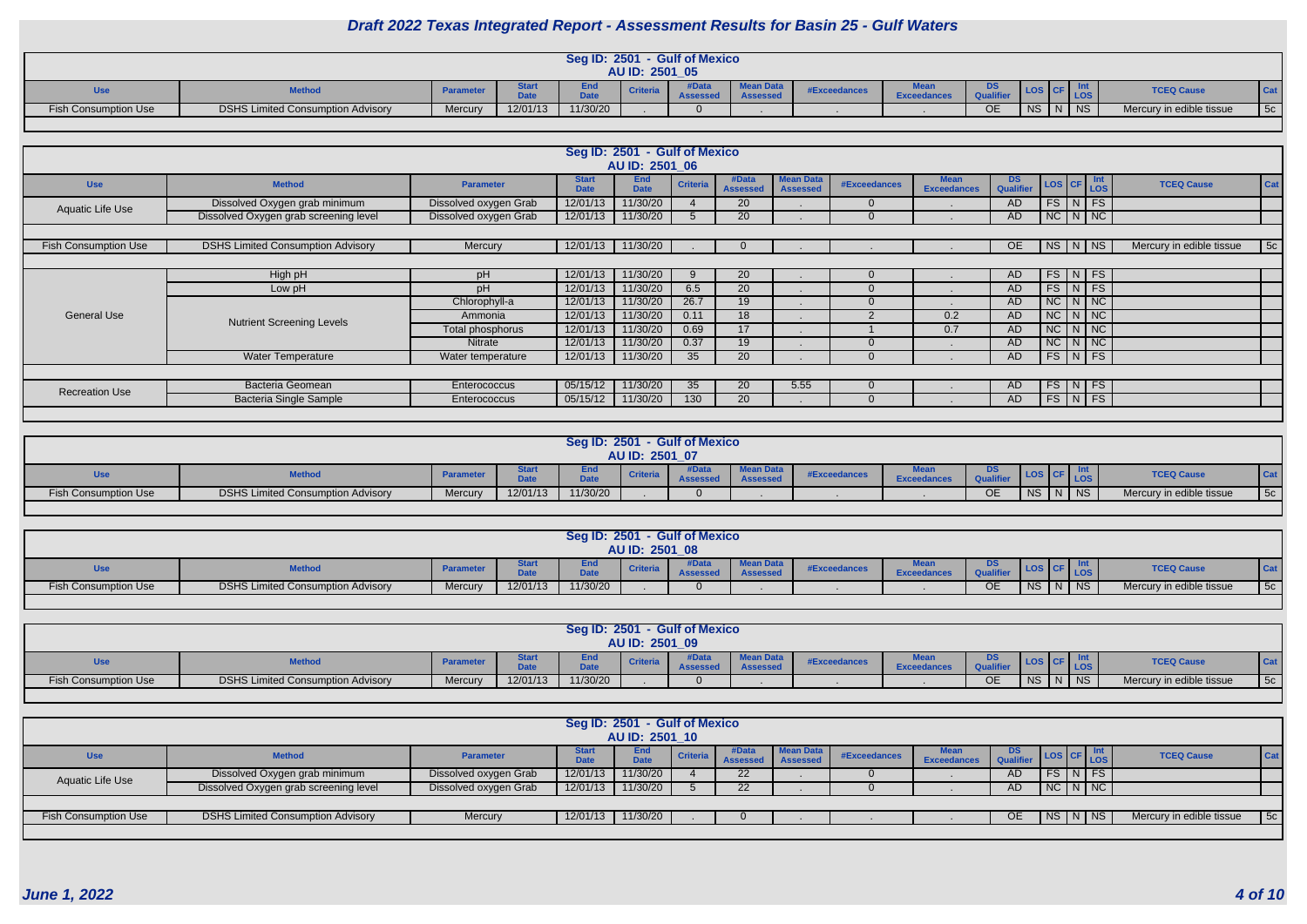|             |                                  |                   |                      | Seg ID: 2501 - Gulf of Mexico<br>AU ID: 2501_10 |                 |                          |                                     |              |                    |                         |                                                                               |  |                                 |  |
|-------------|----------------------------------|-------------------|----------------------|-------------------------------------------------|-----------------|--------------------------|-------------------------------------|--------------|--------------------|-------------------------|-------------------------------------------------------------------------------|--|---------------------------------|--|
| <b>Use</b>  | <b>Method</b>                    | <b>Parameter</b>  | <b>Starf</b><br>Date | <b>End</b><br><b>Date</b>                       | Criteria        | #Data<br><b>Assessed</b> | <b>Mean Data</b><br><b>Assessed</b> | #Exceedances | <b>Exceedances</b> | DS.<br><b>Qualifier</b> | $\left  \text{Los} \right $ CF $\left  \frac{\text{Int}}{\text{Los}} \right $ |  | <b>Cat</b><br><b>TCEQ Cause</b> |  |
|             | High pH                          |                   | 12/01/13             | 11/30/20                                        |                 | 23                       |                                     |              |                    | AD.                     | $FS$ $N$ $FS$                                                                 |  |                                 |  |
|             | Low pH                           |                   | 12/01/13             | 11/30/20                                        | 6.5             | 23                       |                                     |              |                    | AD                      | $FS \mid N \mid FS$                                                           |  |                                 |  |
|             |                                  | Total phosphorus  | 12/01/13             | 11/30/20                                        | 0.69            | 20                       |                                     |              |                    | AD                      | $NC$ $N$ $NC$                                                                 |  |                                 |  |
| General Use | <b>Nutrient Screening Levels</b> | <b>Nitrate</b>    | 12/01/13             | 11/30/20                                        | 0.37            | 24                       |                                     |              |                    | AD                      | $NC$ $N$ $NC$                                                                 |  |                                 |  |
|             |                                  | Chlorophyll-a     | 12/01/13             | 11/30/20                                        | 26.7            | 22                       |                                     |              |                    | AD                      | $NC$ $N$ $NC$                                                                 |  |                                 |  |
|             |                                  | Ammonia           | 12/01/13             | 11/30/20                                        | 0.11            | 21                       |                                     |              |                    | AD.                     | $NC$ $N$ $NC$                                                                 |  |                                 |  |
|             | <b>Water Temperature</b>         | Water temperature | 12/01/13             | 11/30/20                                        | 35 <sup>5</sup> | 23                       |                                     |              |                    | AD.                     | $FS$ N FS                                                                     |  |                                 |  |
|             |                                  |                   |                      |                                                 |                 |                          |                                     |              |                    |                         |                                                                               |  |                                 |  |

|                             | Seg ID: 2501BC- Brazoria County Beaches (Recreational Beaches)<br><b>AU ID: 2501BC 01</b>                                                                               |              |          |          |  |      |  |     |  |    |     |  |  |  |  |
|-----------------------------|-------------------------------------------------------------------------------------------------------------------------------------------------------------------------|--------------|----------|----------|--|------|--|-----|--|----|-----|--|--|--|--|
| <b>Use</b>                  | Mean Day<br>End<br><b>LOS</b><br><b>CF</b><br><b>Criteria</b><br><b>Parameter</b><br><b>Method</b><br>#Exceedances<br>LOS<br><b>BALL</b><br>.<br><b>Exceed.</b><br>ance |              |          |          |  |      |  |     |  |    |     |  |  |  |  |
| <b>Recreational Beaches</b> | Texas Beach Watch Program Advisories                                                                                                                                    | Enterococcus | 12/01/13 | 11/30/20 |  | 1506 |  | 273 |  | OЕ | ro. |  |  |  |  |
|                             |                                                                                                                                                                         |              |          |          |  |      |  |     |  |    |     |  |  |  |  |

|                             |                                      | Seg ID: 2501BC- Brazoria County Beaches (Recreational Beaches) |          |                 | <b>AU ID: 2501BC 02</b> |     |        |        |                   |              |                         |           |     |                   |  |
|-----------------------------|--------------------------------------|----------------------------------------------------------------|----------|-----------------|-------------------------|-----|--------|--------|-------------------|--------------|-------------------------|-----------|-----|-------------------|--|
|                             | <b>Method</b>                        | <b>Parameter</b>                                               |          | Ellu<br>$P = 1$ | <b>Criteria</b>         |     | nuuuuu | #Excee | <b>Exceedance</b> |              | <b>LOS</b>              | <b>CF</b> |     | <b>TCEQ Cause</b> |  |
| <b>Recreational Beaches</b> | Texas Beach Watch Program Advisories | Enterococcus                                                   | 12/01/13 | 11/30/20        |                         | 674 |        | 152    |                   | $\cap$<br>◡∟ | $\bigcap$<br><b>VIV</b> |           | CN. | Bacteria in water |  |
|                             |                                      |                                                                |          |                 |                         |     |        |        |                   |              |                         |           |     |                   |  |

|                      |                                      | Seg ID: 2501BC- Brazoria County Beaches (Recreational Beaches) |          | AU ID: 2501BC 03 |                 |      |              |              |              |    |            |           |            |      |  |
|----------------------|--------------------------------------|----------------------------------------------------------------|----------|------------------|-----------------|------|--------------|--------------|--------------|----|------------|-----------|------------|------|--|
| <b>Use</b>           | <b>Method</b>                        | <b>Parameter</b>                                               |          |                  | <b>Criteria</b> |      | <b>Magnu</b> | #Exceedances | <b>Excee</b> | טש | <b>LOS</b> | <b>CF</b> | <b>LOS</b> | TCEQ |  |
| Recreational Beaches | Texas Beach Watch Program Advisories | Enterococcus                                                   | 12/01/13 | 11/30/20         |                 | 2384 |              | 387          |              | ОE |            |           | $\Gamma$   |      |  |
|                      |                                      |                                                                |          |                  |                 |      |              |              |              |    |            |           |            |      |  |

|                             |                                      | Seg ID: 2501BC- Brazoria County Beaches (Recreational Beaches) |          |                         |                 |              |                         |              |                    |                     |          |           |            |                                |  |
|-----------------------------|--------------------------------------|----------------------------------------------------------------|----------|-------------------------|-----------------|--------------|-------------------------|--------------|--------------------|---------------------|----------|-----------|------------|--------------------------------|--|
|                             |                                      |                                                                |          | <b>AU ID: 2501BC 04</b> |                 |              |                         |              |                    |                     |          |           |            |                                |  |
| Use                         |                                      | <b>Parameter</b>                                               |          | <b>DALL</b>             | <b>Criteria</b> | <b>COOCO</b> | Mean D<br><b>SSPRSS</b> | #Exceedances | <b>Exceedances</b> | טע                  | LOS      | <b>CF</b> | <b>LOS</b> | TCEC<br>$\Gamma$ $\sim$ $\sim$ |  |
| <b>Recreational Beaches</b> | Texas Beach Watch Program Advisories | Enterococcus                                                   | 12/01/13 | 11/30/20                |                 | 350          |                         |              |                    | $\sim$ $\sim$<br>◡∟ | $\Gamma$ |           | $\Gamma$   |                                |  |

|                             |                                      | Seg ID: 2501BO- Boca Chica State Park (Recreational Beaches) |             | <b>AU ID: 2501BO 01</b> |                 |      |                             |                     |                    |               |            |           |     |             |  |
|-----------------------------|--------------------------------------|--------------------------------------------------------------|-------------|-------------------------|-----------------|------|-----------------------------|---------------------|--------------------|---------------|------------|-----------|-----|-------------|--|
| <b>Use</b>                  | <b>Methou</b>                        | <b>Parameter</b>                                             | <b>1.1.</b> | -- -<br>=ще<br>$-1$     | <b>Criteria</b> |      | Mean Data<br><b>CCACCAC</b> | <b>#Exceedances</b> | <b>Exceedances</b> | <b>CALLED</b> | <b>LOS</b> | <b>CF</b> |     | <b>TCEQ</b> |  |
| <b>Recreational Beaches</b> | Texas Beach Watch Program Advisories | Enterococcus                                                 | 12/01/13    | 11/30/20                |                 | 1412 |                             |                     |                    | UE            |            |           | FS. |             |  |

|                             |                                      | Seg ID: 2501BP- Bolivar Peninsula (Recreational Beaches) |              | AU ID: 2501BP 01   |                |       |                  |             |           |                       |            |     |             |  |
|-----------------------------|--------------------------------------|----------------------------------------------------------|--------------|--------------------|----------------|-------|------------------|-------------|-----------|-----------------------|------------|-----|-------------|--|
| Use                         | <b>Method</b>                        | <b>Parameter</b>                                         | ----<br>---- | ∠nd<br><b>Data</b> | <b>Criteri</b> | tData | <b>Mean Data</b> | #Exceedance | Exceedanc | <b>DS</b><br>Qualifie | <b>LOS</b> |     | <b>TCEQ</b> |  |
| <b>Recreational Beaches</b> | Texas Beach Watch Program Advisories | Enterococcus                                             | 12/01/13     | 11/30/20           |                | 285   |                  | 20          |           | ОE                    | . ت        | FS. |             |  |

|                             |                                      | Seg ID: 2501BP- Bolivar Peninsula (Recreational Beaches) |           | <b>AU ID: 2501BP 02</b> |                 |                              |                             |              |                        |           |            |  |             |     |
|-----------------------------|--------------------------------------|----------------------------------------------------------|-----------|-------------------------|-----------------|------------------------------|-----------------------------|--------------|------------------------|-----------|------------|--|-------------|-----|
| Use                         | <b>Method</b>                        | <b>Parameter</b>                                         | .<br>---- | <b>End</b><br>.<br>pau  | <b>Criteria</b> | Data<br>$\mathbf{A}$ - - - - | <b>Mean Data</b><br>Accacco | #Exceedances | $M - -$<br>Exceedances | Qualifier | <b>LOS</b> |  | <b>TCEQ</b> | Cat |
| <b>Recreational Beaches</b> | Texas Beach Watch Program Advisories | Enterococcus                                             | 12/01/13  | 11/30/20                |                 | 1012                         |                             | $\sim$<br>റാ |                        | OE.       |            |  |             |     |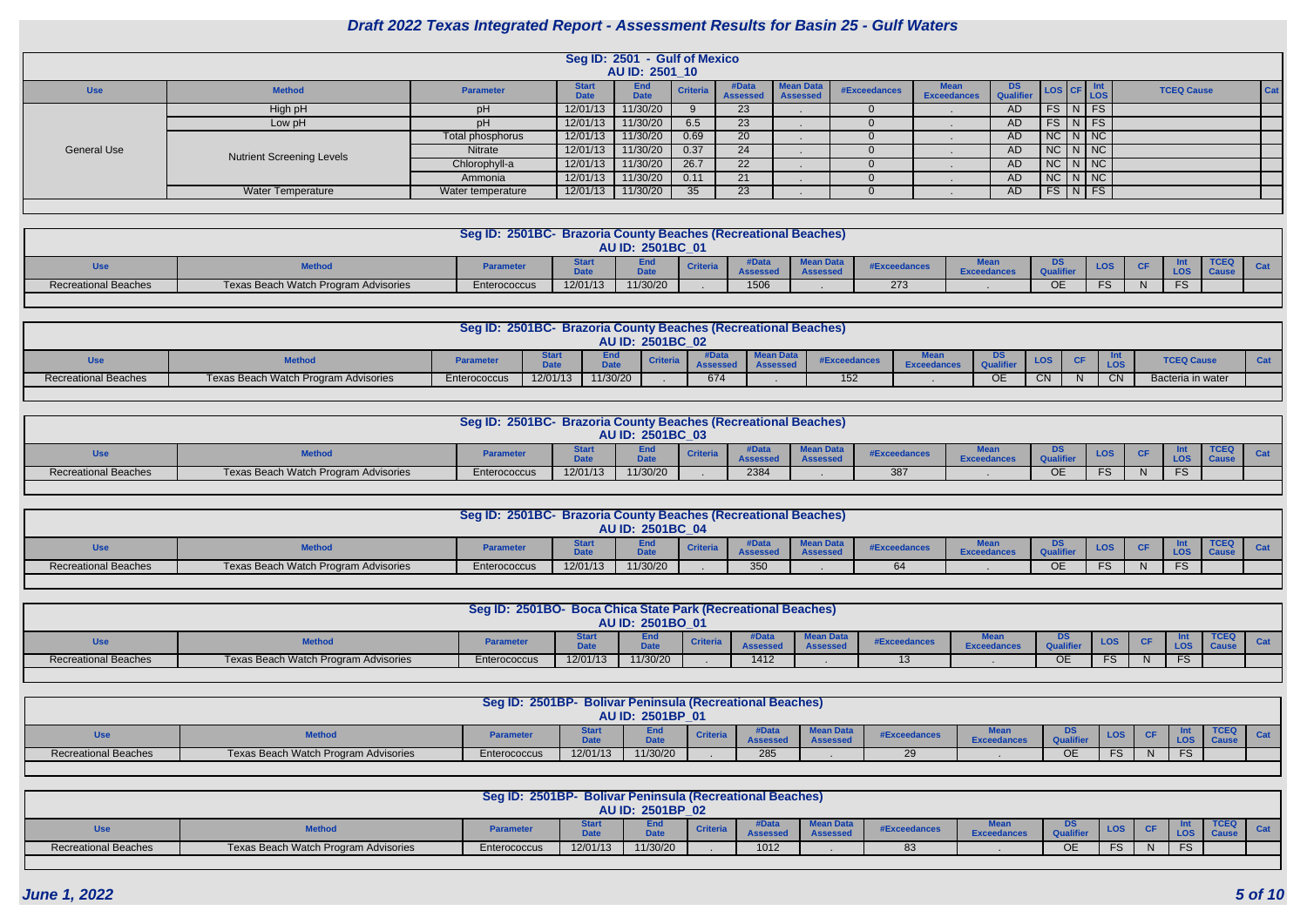|                             |                                      | Seg ID: 2501BP- Bolivar Peninsula (Recreational Beaches) |          | AU ID: 2501BP 03 |     |              |             |           |            |              |     |  |
|-----------------------------|--------------------------------------|----------------------------------------------------------|----------|------------------|-----|--------------|-------------|-----------|------------|--------------|-----|--|
| <b>ISA</b><br>uou           | <b>Method</b>                        | <b>Paramete</b>                                          | --       | cnu<br>المتعادل  |     | #Exceedances | Exceedances | Qualifier | <b>LOS</b> |              |     |  |
| <b>Recreational Beaches</b> | Texas Beach Watch Program Advisories | Enterococcus                                             | 12/01/13 | 11/30/20         | 589 | Q5           |             | <b>OE</b> | $\cdot$    | $\mathbf{N}$ | FS. |  |
|                             |                                      |                                                          |          |                  |     |              |             |           |            |              |     |  |

|                             |                                      | Seg ID: 2501BP- Bolivar Peninsula (Recreational Beaches) |             |                  |                 |                         |                                     |                     |                   |    |      |  |             |  |
|-----------------------------|--------------------------------------|----------------------------------------------------------|-------------|------------------|-----------------|-------------------------|-------------------------------------|---------------------|-------------------|----|------|--|-------------|--|
|                             |                                      |                                                          |             | AU ID: 2501BP 04 |                 |                         |                                     |                     |                   |    |      |  |             |  |
| <b>Use</b>                  | <b>Method</b>                        | <b>Parameter</b>                                         | 7.4.<br>$-$ | End<br>Date      | <b>Criteria</b> | ∤Data<br><b>Assesse</b> | <b>Mean Data</b><br><b>Assessed</b> | <b>#Exceedances</b> | <b>Exceedance</b> |    | LOS. |  | <b>TCEQ</b> |  |
| <b>Recreational Beaches</b> | Texas Beach Watch Program Advisories | Enterococcus                                             | 12/01/13    | 11/30/20         |                 | 288                     |                                     | ົດ<br>◡▵            |                   | ОE |      |  |             |  |
|                             |                                      |                                                          |             |                  |                 |                         |                                     |                     |                   |    |      |  |             |  |

|                             |                                      | Seg ID: 2501BP- Bolivar Peninsula (Recreational Beaches) |          | AU ID: 2501BP 05   |                 |                                |                                     |              |                        |           |            |  |             |  |
|-----------------------------|--------------------------------------|----------------------------------------------------------|----------|--------------------|-----------------|--------------------------------|-------------------------------------|--------------|------------------------|-----------|------------|--|-------------|--|
| <b>Use</b>                  | <b>Method</b>                        | <b>Parameter</b>                                         | .        | End<br><b>Data</b> | <b>Criteria</b> | <b>iData</b><br><b>Assesse</b> | <b>Mean Data</b><br><b>Assessed</b> | #Exceedances | .<br><b>Exceedance</b> | <b>DS</b> | <u>LOS</u> |  | <b>TCEQ</b> |  |
| <b>Recreational Beaches</b> | Texas Beach Watch Program Advisories | Enterococcus                                             | 12/01/13 | 11/30/20           |                 | 531                            |                                     |              |                        | <b>OE</b> |            |  |             |  |

|                             |                                      |              |          |                  |                 |     | Seg ID: 2501BP- Bolivar Peninsula (Recreational Beaches) |              |            |           |     |     |           |                   |  |
|-----------------------------|--------------------------------------|--------------|----------|------------------|-----------------|-----|----------------------------------------------------------|--------------|------------|-----------|-----|-----|-----------|-------------------|--|
|                             |                                      |              |          | AU ID: 2501BP 07 |                 |     |                                                          |              |            |           |     |     |           |                   |  |
|                             | <b>Method</b>                        | Parameter    | $-1$     | <b>D.L.</b>      | <b>Criteria</b> |     | Mean Dat                                                 | #Exceedances | <b>MAA</b> |           | LOS | CF. |           | <b>TCEQ Cause</b> |  |
| <b>Recreational Beaches</b> | Texas Beach Watch Program Advisories | Enterococcus | 12/01/13 | 11/30/20         |                 | 334 |                                                          | 81           |            | <b>OE</b> | CN. | N.  | <b>CN</b> | Bacteria in water |  |

| <b>AU ID: 2501GB 01</b><br>Mean D<br>Enc<br>טש<br><b>Mothon</b>                                                                                        |     |                  |             |                 |  |                     |               |            |           |            |      |  |
|--------------------------------------------------------------------------------------------------------------------------------------------------------|-----|------------------|-------------|-----------------|--|---------------------|---------------|------------|-----------|------------|------|--|
|                                                                                                                                                        |     |                  |             |                 |  |                     |               |            |           |            |      |  |
|                                                                                                                                                        | Use | <b>Parameter</b> | <b>DAL-</b> | <b>Criteria</b> |  | <b>#Exceedances</b> | <b>Exceet</b> | <b>LOS</b> | <b>CF</b> | <b>LOS</b> | TCEQ |  |
| 11/30/20<br>12/01/13<br><b>Recreational Beaches</b><br>Texas Beach Watch Program Advisories<br>761<br>$\Gamma$<br>Enterococcus<br>$\Gamma$<br>~-<br>UE |     |                  |             |                 |  |                     |               |            |           |            |      |  |

|                             |                                      | Seg ID: 2501GE- Galveston Apffel Park (Recreational Beaches) |          |                         |                 |     |                     |                     |                    |           |            |    |     |             |  |
|-----------------------------|--------------------------------------|--------------------------------------------------------------|----------|-------------------------|-----------------|-----|---------------------|---------------------|--------------------|-----------|------------|----|-----|-------------|--|
|                             |                                      |                                                              |          | <b>AU ID: 2501GE 01</b> |                 |     |                     |                     |                    |           |            |    |     |             |  |
| Use                         |                                      | <b>Parameter</b>                                             | pau      | -                       | <b>Criteria</b> |     | $M = -1$<br>ceaccar | <b>#Exceedances</b> | <b>Exceedances</b> | Qualifier | <b>LOS</b> | CF |     | <b>TCEQ</b> |  |
| <b>Recreational Beaches</b> | Texas Beach Watch Program Advisories | Enterococcus                                                 | 12/01/13 | 11/30/20                |                 | 509 |                     | or<br>22            |                    | UE        |            |    | FS. |             |  |

|                      |                                      | Seg ID: 2501GU- Galveston Seawall (Recreational Beaches) |          | <b>AU ID: 2501GU 01</b> |                 |      |                       |              |        |                        |            |  |             |             |
|----------------------|--------------------------------------|----------------------------------------------------------|----------|-------------------------|-----------------|------|-----------------------|--------------|--------|------------------------|------------|--|-------------|-------------|
| <b>Jse</b>           | <b>Method</b>                        | Paramete                                                 | Date     | <b>Eng</b><br>.         | <b>Criteria</b> | A    | lean Data<br>Assesseo | #Exceedances | edance | פר<br><b>Qualifier</b> | <b>LOS</b> |  | <b>TCEQ</b> | $\Gamma$ at |
| Recreational Beaches | Texas Beach Watch Program Advisories | Enterococcus                                             | 12/01/13 | 11/30/20                |                 | 1532 |                       | 150          |        | <b>OE</b>              |            |  |             |             |
|                      |                                      |                                                          |          |                         |                 |      |                       |              |        |                        |            |  |             |             |

|                             |                                      | Seg ID: 2501GU- Galveston Seawall (Recreational Beaches) |          | <b>AU ID: 2501GU 02</b> |                 |     |                              |                     |               |           |            |  |             |  |
|-----------------------------|--------------------------------------|----------------------------------------------------------|----------|-------------------------|-----------------|-----|------------------------------|---------------------|---------------|-----------|------------|--|-------------|--|
| <b>Use</b>                  | <b>Method</b>                        | Parameter                                                | $-1$     | ENG<br><b>Data</b>      | <b>Criteria</b> |     | M <sub>tan</sub><br>Assessed | <b>#Exceedances</b> | edance:<br>xœ | DS        | <b>LOS</b> |  | <b>TCEQ</b> |  |
| <b>Recreational Beaches</b> | Texas Beach Watch Program Advisories | Enterococcus                                             | 12/01/13 | 11/30/20                |                 | 819 |                              |                     |               | <b>OE</b> |            |  |             |  |
|                             |                                      |                                                          |          |                         |                 |     |                              |                     |               |           |            |  |             |  |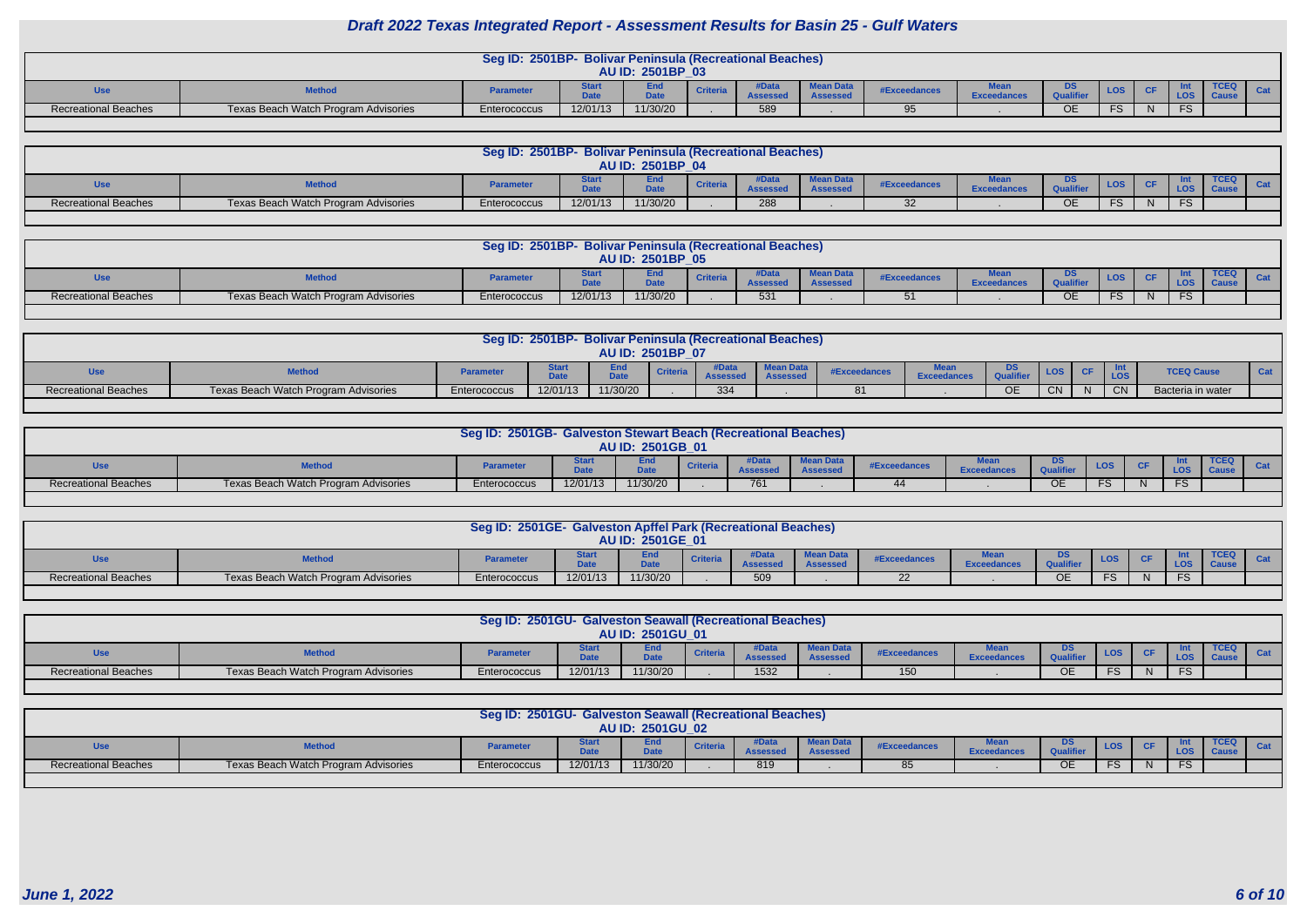|                             |                                      | Seg ID: 2501GU- Galveston Seawall (Recreational Beaches) |          | <b>AU ID: 2501GU 03</b> |                 |             |                  |                     |                                       |     |     |  |             |  |
|-----------------------------|--------------------------------------|----------------------------------------------------------|----------|-------------------------|-----------------|-------------|------------------|---------------------|---------------------------------------|-----|-----|--|-------------|--|
| <b>Use</b>                  | <b>Method</b>                        | <b>Parameter</b>                                         |          | ∠and<br>$P - 1$         | <b>Criteria</b> | <b>Data</b> | <b>Mean Data</b> | <b>#Exceedances</b> | <b><i><u>BA</u></i></b><br>Exceedance | DS  | LOS |  | <b>TCEQ</b> |  |
| <b>Recreational Beaches</b> | Texas Beach Watch Program Advisories | <b>Enterococcus</b>                                      | 12/01/13 | 11/30/20                |                 | 1085        |                  |                     |                                       | OE. |     |  |             |  |
|                             |                                      |                                                          |          |                         |                 |             |                  |                     |                                       |     |     |  |             |  |

|                      |                                      | Seg ID: 2501GW- Galveston Island West End (Recreational Beaches) |          |                    |                 |     |          |                     |                 |        |            |           |            |             |  |
|----------------------|--------------------------------------|------------------------------------------------------------------|----------|--------------------|-----------------|-----|----------|---------------------|-----------------|--------|------------|-----------|------------|-------------|--|
|                      |                                      |                                                                  |          | AU ID: 2501GW_01   |                 |     |          |                     |                 |        |            |           |            |             |  |
| Use                  |                                      | <b>Paramete</b>                                                  |          | End<br><b>DAL-</b> | <b>Criteria</b> |     | Mean Day | <b>#Exceedances</b> | <b>Exceedan</b> | DS.    | <b>LOS</b> | <b>CF</b> | <b>LOS</b> | <b>TCEQ</b> |  |
| Recreational Beaches | Texas Beach Watch Program Advisories | Enterococcus                                                     | 12/01/13 | 11/30/20           |                 | 755 |          |                     |                 | $\cap$ | FS .       |           | FS         |             |  |
|                      |                                      |                                                                  |          |                    |                 |     |          |                     |                 |        |            |           |            |             |  |

|                      |                                      | Seg ID: 2501GW- Galveston Island West End (Recreational Beaches) |          |                         |                 |     |                             |              |                |                         |           |                            |  |
|----------------------|--------------------------------------|------------------------------------------------------------------|----------|-------------------------|-----------------|-----|-----------------------------|--------------|----------------|-------------------------|-----------|----------------------------|--|
|                      |                                      |                                                                  |          | <b>AU ID: 2501GW 02</b> |                 |     |                             |              |                |                         |           |                            |  |
| Use                  |                                      | <b>Parameter</b>                                                 |          | <b>E</b><br><b>DALL</b> | <b>Criteria</b> |     | Mean Data<br><b>Assesse</b> | #Exceedances | <b>Exceed.</b> | <b>LOS</b>              | <b>CF</b> | <b>TCEQ</b><br><b>Caus</b> |  |
| Recreational Beaches | Texas Beach Watch Program Advisories | Enterococcus                                                     | 12/01/13 | 11/30/20                |                 | 512 |                             | 31           |                | ce.<br>$\mathbf \sigma$ | N         |                            |  |
|                      |                                      |                                                                  |          |                         |                 |     |                             |              |                |                         |           |                            |  |

|                             |                                      | <b>Seg ID: 2501GW-</b> | - Galveston Island West End (Recreational Beaches) |                  |                 |         |                        |                   |                    |            |            |           |                 |             |  |
|-----------------------------|--------------------------------------|------------------------|----------------------------------------------------|------------------|-----------------|---------|------------------------|-------------------|--------------------|------------|------------|-----------|-----------------|-------------|--|
|                             |                                      |                        |                                                    | AU ID: 2501GW 03 |                 |         |                        |                   |                    |            |            |           |                 |             |  |
| Jse                         | <b>Method</b>                        | <b>Parameter</b>       |                                                    | Date             | <b>Criteria</b> | $A - 2$ | Mean D<br><b>COOCO</b> | <b>⊧Exceedanc</b> | <b>Exceedances</b> |            | <b>LOS</b> | <b>CF</b> |                 | <b>TCEQ</b> |  |
| <b>Recreational Beaches</b> | Texas Beach Watch Program Advisories | Enterococcus           | 12/01/13                                           | 11/30/20         |                 | 526     |                        |                   |                    | $\sim$ $-$ | EC.<br>гэ  |           | $\Gamma$<br>. . |             |  |

|                             |                                      | Seg ID: 2501GW- Galveston Island West End (Recreational Beaches) |          |                         |                 |      |                 |              |                    |            |           |                            |  |
|-----------------------------|--------------------------------------|------------------------------------------------------------------|----------|-------------------------|-----------------|------|-----------------|--------------|--------------------|------------|-----------|----------------------------|--|
|                             |                                      |                                                                  |          | <b>AU ID: 2501GW 04</b> |                 |      |                 |              |                    |            |           |                            |  |
| <b>Use</b>                  | <b>Method</b>                        | <b>Parameter</b>                                                 |          | Data                    | <b>Criteria</b> |      | <b>MAAD DAL</b> | #Exceedances | <b>Exceedances</b> | <b>LOS</b> | <b>CF</b> | <b>TCEQ</b><br><b>Caus</b> |  |
| <b>Recreational Beaches</b> | Texas Beach Watch Program Advisories | Enterococcus                                                     | 12/01/13 | 11/30/20                |                 | 1044 |                 |              |                    | EC.<br>o   |           |                            |  |
|                             |                                      |                                                                  |          |                         |                 |      |                 |              |                    |            |           |                            |  |

|                             |                                      | Seg ID: 2501GW- Galveston Island West End (Recreational Beaches) |          |                         |                 |       |           |              |                     |            |           |                                              |  |
|-----------------------------|--------------------------------------|------------------------------------------------------------------|----------|-------------------------|-----------------|-------|-----------|--------------|---------------------|------------|-----------|----------------------------------------------|--|
|                             |                                      |                                                                  |          | <b>AU ID: 2501GW 05</b> |                 |       |           |              |                     |            |           |                                              |  |
| Use                         | <b>Method</b>                        | <b>Parameter</b>                                                 |          | Date                    | <b>Criteria</b> | lDat: | $Mean$ D: | #Exceedance: | $\mathsf{X}$ ceedar | <b>LOS</b> | <b>CF</b> | <b>TCEQ</b><br>$\blacksquare$ $\blacksquare$ |  |
| <b>Recreational Beaches</b> | Texas Beach Watch Program Advisories | Enterococcus                                                     | 12/01/13 | 11/30/20                |                 | 512   |           | 29           |                     | EC.<br>د ⊤ | ΙN        |                                              |  |

| LOS<br><b>Criteria</b><br>Use<br><b>Parameter</b><br><b>#Exceedances</b><br><b>DALL</b><br><b>THAMA</b><br>$\mathsf{^\text{r}xce}$           | <b>TCEQ</b><br><b>LOS</b> |  |
|----------------------------------------------------------------------------------------------------------------------------------------------|---------------------------|--|
| 12/01/13<br>11/30/20<br>Recreational Beaches<br>Texas Beach Watch Program Advisories<br>518<br>ОE<br>FS.<br>$\Omega$<br>Enterococcus<br>-30. | FS                        |  |

|                             |                                      | Seg ID: 2501GW- Galveston Island West End (Recreational Beaches) |          | <b>AU ID: 2501GW 07</b> |                 |         |                              |                     |                    |    |            |    |                            |  |
|-----------------------------|--------------------------------------|------------------------------------------------------------------|----------|-------------------------|-----------------|---------|------------------------------|---------------------|--------------------|----|------------|----|----------------------------|--|
|                             |                                      | <b>Parameter</b>                                                 |          | Enc<br><b>D.L.</b>      | <b>Criteria</b> | Accacca | Mean Data<br><b>Assessed</b> | <b>#Exceedance:</b> | <b>Exceedance.</b> | υə | <b>LOS</b> | CF | <b>TCEQ</b><br><b>Caus</b> |  |
| <b>Recreational Beaches</b> | Texas Beach Watch Program Advisories | Enterococcus                                                     | 12/01/13 | 11/30/20                |                 | 273     |                              |                     |                    |    | $\cdot$    | N  |                            |  |
|                             |                                      |                                                                  |          |                         |                 |         |                              |                     |                    |    |            |    |                            |  |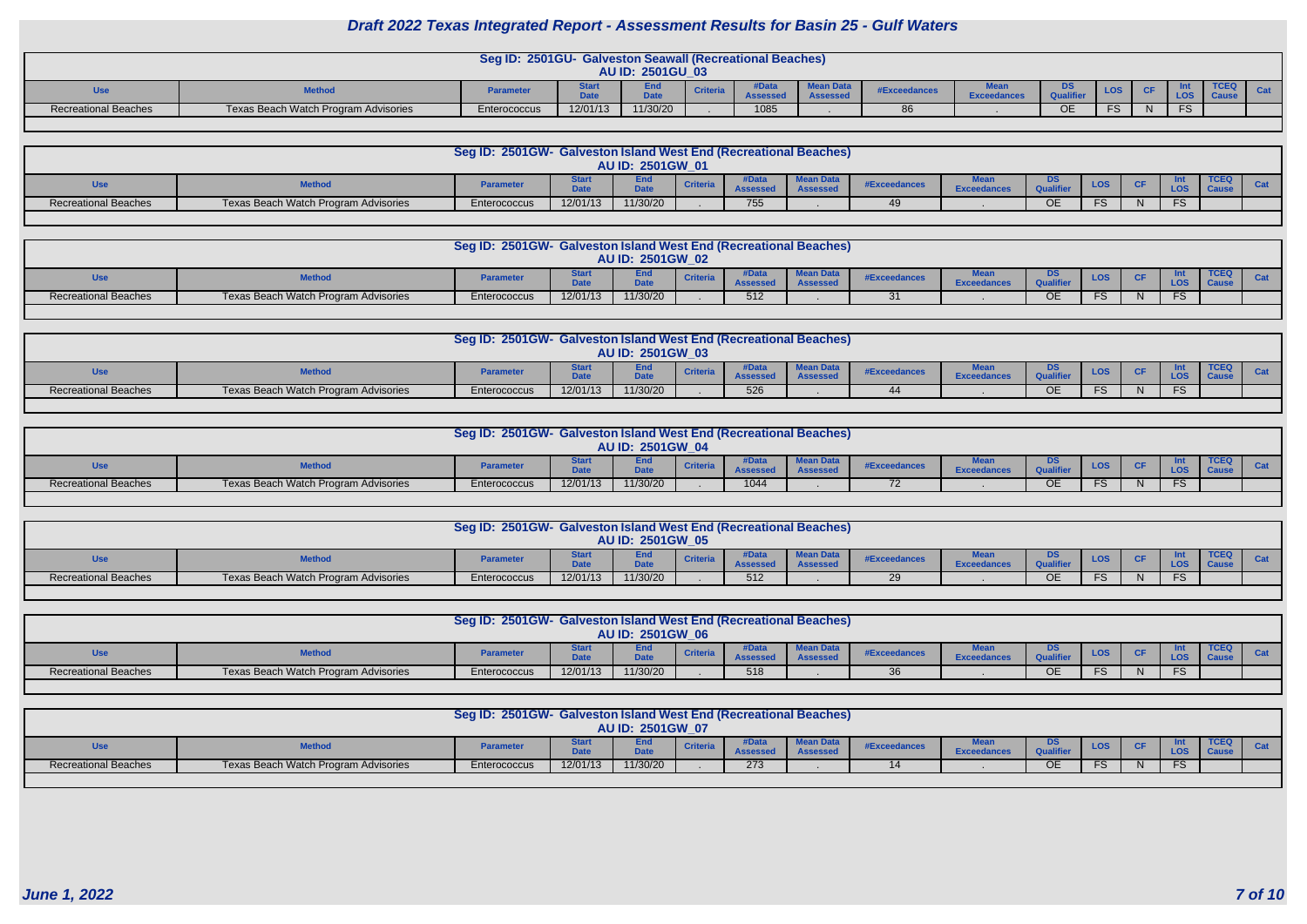|                             |                                      | Seg ID: 2501GW- Galveston Island West End (Recreational Beaches) |          | <b>AU ID: 2501GW 08</b> |                 |     |              |             |                     |            |            |             |  |
|-----------------------------|--------------------------------------|------------------------------------------------------------------|----------|-------------------------|-----------------|-----|--------------|-------------|---------------------|------------|------------|-------------|--|
| Use                         | <b>Tethon</b>                        | <b>Parameter</b>                                                 | .        | EIIV                    | <b>Criteria</b> |     | #Exceedance  | exceedances |                     | <b>LOS</b> | <b>LOS</b> | <b>TCEQ</b> |  |
| <b>Recreational Beaches</b> | Texas Beach Watch Program Advisories | Enterococcus                                                     | 12/01/13 | 11/30/20                |                 | 286 | $\sim$<br>∠⊃ |             | $\sim$ $\sim$<br>ΟE | .          | $\Gamma$   |             |  |
|                             |                                      |                                                                  |          |                         |                 |     |              |             |                     |            |            |             |  |

|                      |                                      | Seg ID: 2501MC- Matagorda County Beaches (Recreational Beaches) |             |              |                  |               |                              |                     |    |            |              |           |                   |  |
|----------------------|--------------------------------------|-----------------------------------------------------------------|-------------|--------------|------------------|---------------|------------------------------|---------------------|----|------------|--------------|-----------|-------------------|--|
|                      |                                      |                                                                 |             |              | AU ID: 2501MC 01 |               |                              |                     |    |            |              |           |                   |  |
| <b>Jse</b>           | <b>Method</b>                        | <b>Paramete</b>                                                 | <b>DAL-</b> | -nal<br>Data | <b>Criteria</b>  | <b>Assess</b> | <b>Mean Data</b><br>Assessed | <b>#Exceedances</b> |    | <b>LOS</b> | <b>CF</b>    |           | <b>TCEQ Caus</b>  |  |
| Recreational Beaches | Texas Beach Watch Program Advisories | Enterococcus                                                    | 12/01/13    | 11/30/20     |                  | 1256          |                              | 286                 | OE | <b>CN</b>  | $\mathbf{N}$ | <b>CN</b> | Bacteria in water |  |
|                      |                                      |                                                                 |             |              |                  |               |                              |                     |    |            |              |           |                   |  |

| AU ID: 2501MC_02<br><b>Mean Data</b><br><b>TCEQ Caus</b><br><b>LOS</b><br>$C$ F<br><b>Method</b><br><b>Parameter</b><br><b>Criteria</b><br><b>Use</b><br>#Exceedances<br>LOS.<br><b>Date</b><br>Data<br>$\sim$ $\sim$ |                      |                                      | Seg ID: 2501MC- Matagorda County Beaches (Recreational Beaches) |          |          |      |     |    |           |              |           |                   |    |
|-----------------------------------------------------------------------------------------------------------------------------------------------------------------------------------------------------------------------|----------------------|--------------------------------------|-----------------------------------------------------------------|----------|----------|------|-----|----|-----------|--------------|-----------|-------------------|----|
|                                                                                                                                                                                                                       |                      |                                      |                                                                 |          |          |      |     |    |           |              |           |                   |    |
|                                                                                                                                                                                                                       |                      |                                      |                                                                 |          |          |      |     |    |           |              |           |                   |    |
|                                                                                                                                                                                                                       | Recreational Beaches | Texas Beach Watch Program Advisories | Enterococcus                                                    | 12/01/13 | 11/30/20 | 1018 | 285 | UE | <b>NS</b> | <sub>N</sub> | <b>NS</b> | Bacteria in water | 5a |

|                             |                                             | Seg ID: 2501MF- McFaddin National Wildlife Refuge (Recreational Beaches) |                             |                           |                 |               |                             |                     |        |              |            |            |  |
|-----------------------------|---------------------------------------------|--------------------------------------------------------------------------|-----------------------------|---------------------------|-----------------|---------------|-----------------------------|---------------------|--------|--------------|------------|------------|--|
|                             |                                             |                                                                          |                             | AU ID: 2501MF 01          |                 |               |                             |                     |        |              |            |            |  |
|                             | <b>Methou</b>                               | <b>Parameter</b>                                                         | vlar<br><b>DALA</b><br>Puty | <b>End</b><br><b>DAL-</b> | <b>Criteria</b> | $A - - - - -$ | <b>Mean Dat</b><br>ASSASSAN | <b>#Exceedances</b> | Exceed | DS<br>O(161) | <b>LOS</b> | <b>LOS</b> |  |
| <b>Recreational Beaches</b> | <b>Texas Beach Watch Program Advisories</b> | Enterococcus                                                             | 12/01/13                    | 11/30/20                  |                 | 1360          |                             |                     |        | <b>OE</b>    |            | د.-        |  |
|                             |                                             |                                                                          |                             |                           |                 |               |                             |                     |        |              |            |            |  |

|                             |                                      | Seg ID: 2501MI- Mustang Island (Recreational Beaches) |          | <b>AU ID: 2501MI 01</b> |                 |              |                             |                     |                   |           |            |           |  |
|-----------------------------|--------------------------------------|-------------------------------------------------------|----------|-------------------------|-----------------|--------------|-----------------------------|---------------------|-------------------|-----------|------------|-----------|--|
| Jse                         | <b>Method</b>                        | <b>Parameter</b>                                      | .        | <b>DALL</b>             | <b>Criteria</b> | <b>#Data</b> | <b>Mean Data</b><br>Assesse | <b>#Exceedances</b> | <b>Exceedance</b> | DS        | <b>LOS</b> |           |  |
| <b>Recreational Beaches</b> | Texas Beach Watch Program Advisories | Enterococcus                                          | 12/01/13 | 11/30/20                |                 | 1175         |                             | 18                  |                   | <b>OE</b> | <b>FS</b>  | <b>FS</b> |  |

|                             |                                      | Seg ID: 2501MI- Mustang Island (Recreational Beaches) |          | <b>AU ID: 2501MI 02</b> |                 |                                 |                     |              |                   |           |            |     |  |
|-----------------------------|--------------------------------------|-------------------------------------------------------|----------|-------------------------|-----------------|---------------------------------|---------------------|--------------|-------------------|-----------|------------|-----|--|
| Us                          | <b>Method</b>                        | <b>Parameter</b>                                      | ----     | ⊏na                     | <b>Criteria</b> | <b>#Data</b><br><b>Assessed</b> | ean Dat<br>455e55ec | #Exceedances | <b>Exceedance</b> | <b>DS</b> | <b>LOS</b> |     |  |
| <b>Recreational Beaches</b> | Texas Beach Watch Program Advisories | Enterococcus                                          | 12/01/13 | 11/30/20                |                 | 344                             |                     |              |                   | <b>OE</b> | FS.        | FS. |  |

| <b>TCEC</b><br>#Data<br>Mea <sub>h</sub><br><b>DS</b><br>an D:<br>cna<br><b>LOS</b><br><b>Criteria</b><br><b>Method</b><br>Use<br><b>Parameter</b><br>#Exceedance<br>$-1$<br>Nato<br><b>SSASSA</b><br>Assessec<br><b>Exceedance.</b><br>FS.<br><b>FS</b><br>N. |                             |                                      | Seg ID: 2501MI- Mustang Island (Recreational Beaches) |          | <b>AU ID: 2501MI 03</b> |     |  |    |  |  |  |
|----------------------------------------------------------------------------------------------------------------------------------------------------------------------------------------------------------------------------------------------------------------|-----------------------------|--------------------------------------|-------------------------------------------------------|----------|-------------------------|-----|--|----|--|--|--|
|                                                                                                                                                                                                                                                                |                             |                                      |                                                       |          |                         |     |  |    |  |  |  |
|                                                                                                                                                                                                                                                                | <b>Recreational Beaches</b> | Texas Beach Watch Program Advisories | Enterococcus                                          | 12/01/13 | 11/30/20                | 994 |  | ОE |  |  |  |

|                             |                                      | Seg ID: 2501NP- North Padre Island (Recreational Beaches) |          | AU ID: 2501NP_01   |                 |      |                              |              |                    |                        |     |           |  |
|-----------------------------|--------------------------------------|-----------------------------------------------------------|----------|--------------------|-----------------|------|------------------------------|--------------|--------------------|------------------------|-----|-----------|--|
| <b>Use</b>                  | <b>Method</b>                        | Paramete                                                  | .<br>pau | End<br><b>DAL-</b> | <b>Criteria</b> | A    | <b>Mean Data</b><br>Assessec | #Exceedances | <b>Exceedances</b> | DS<br><b>Qualifier</b> | LOS |           |  |
| <b>Recreational Beaches</b> | Texas Beach Watch Program Advisories | Enterococcus                                              | 12/01/13 | 11/30/20           |                 | 1956 |                              | 93           |                    | <b>OE</b>              |     | ce.<br>−ت |  |
|                             |                                      |                                                           |          |                    |                 |      |                              |              |                    |                        |     |           |  |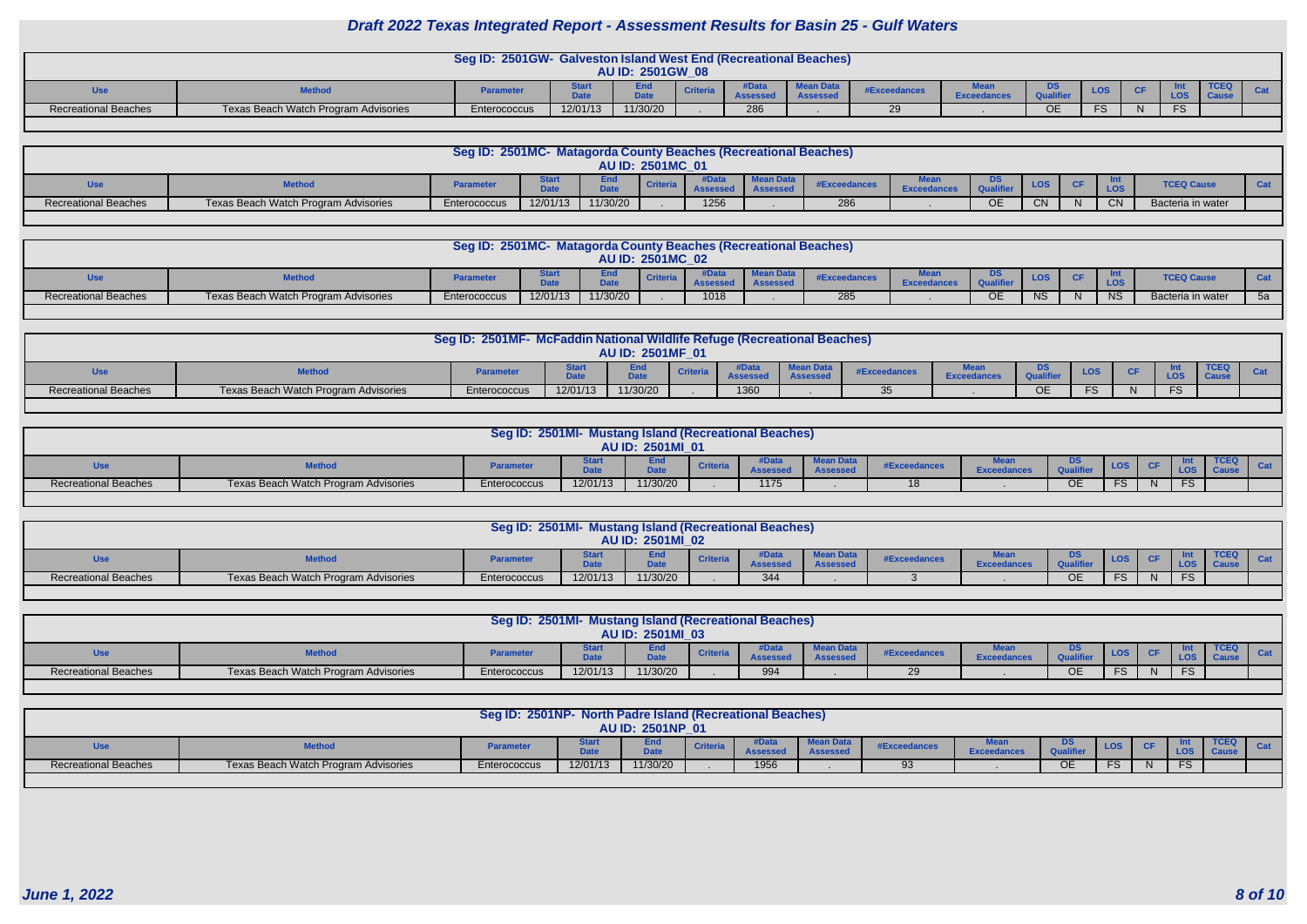|                             |                                      | Seg ID: 2501PA- Port Aransas (Recreational Beaches) |          | <b>AU ID: 2501PA 01</b>   |               |                              |              |                   |           |           |    |    |             |  |
|-----------------------------|--------------------------------------|-----------------------------------------------------|----------|---------------------------|---------------|------------------------------|--------------|-------------------|-----------|-----------|----|----|-------------|--|
|                             | <b>Method</b>                        | <b>Parameter</b>                                    | Pau      | ---<br>ENG<br><b>1.1.</b> | <b>\ssess</b> | Mean Data<br><b>Assessed</b> | #Exceedances | <b>Exceedance</b> | Qualifier | LOS       | CF |    | <b>TCEQ</b> |  |
| <b>Recreational Beaches</b> | Texas Beach Watch Program Advisories | Enterococcus                                        | 12/01/13 | 11/30/20                  | 516           |                              |              |                   | <b>OE</b> | <b>FS</b> | N  | FS |             |  |
|                             |                                      |                                                     |          |                           |               |                              |              |                   |           |           |    |    |             |  |

|                             |                                      | Seg ID: 2501PA- Port Aransas (Recreational Beaches) |                    |                         |                 |             |                              |                     |                    |                        |            |            |    |  |
|-----------------------------|--------------------------------------|-----------------------------------------------------|--------------------|-------------------------|-----------------|-------------|------------------------------|---------------------|--------------------|------------------------|------------|------------|----|--|
|                             |                                      |                                                     |                    | <b>AU ID: 2501PA 02</b> |                 |             |                              |                     |                    |                        |            |            |    |  |
| <b>Use</b>                  | <b>Method</b>                        | Paramete                                            | <b>1.1.</b><br>Pau | Data                    | <b>Criteria</b> | $A - 2 - 2$ | <b>Mean Data</b><br>Assessed | <b>#Exceedances</b> | <b>Exceedance.</b> | D9.<br>Qualifier       | <b>LOS</b> | <b>CF</b>  |    |  |
| <b>Recreational Beaches</b> | Texas Beach Watch Program Advisories | Enterococcus                                        | 12/01/13           | 11/30/20                |                 | 974         |                              |                     |                    | $\sim$ $\sim$<br>∣ ) ⊦ | <b>FS</b>  | NL.<br>1 V | FS |  |
|                             |                                      |                                                     |                    |                         |                 |             |                              |                     |                    |                        |            |            |    |  |

|                             |                                      | Seg ID: 2501RP- Rollover Pass (Recreational Beaches) |          |                         |     |                    |                     |                   |             |      |           |     |             |
|-----------------------------|--------------------------------------|------------------------------------------------------|----------|-------------------------|-----|--------------------|---------------------|-------------------|-------------|------|-----------|-----|-------------|
|                             |                                      |                                                      |          | <b>AU ID: 2501RP_01</b> |     |                    |                     |                   |             |      |           |     |             |
|                             | <b>Method</b>                        | <b>Parameter</b>                                     | .        | <b>1.1.</b>             |     | an Dat<br>Assessed | <b>#Exceedances</b> | <b>Exceedance</b> | $-1000 - 1$ | LOS. | <b>CF</b> |     | <b>TCEQ</b> |
| <b>Recreational Beaches</b> | Texas Beach Watch Program Advisories | Enterococcus                                         | 12/01/13 | 11/30/20                | 782 |                    |                     |                   | ОE          | FS.  | N         | FS. |             |

|                             |                                      | Seg ID: 2501RP- Rollover Pass (Recreational Beaches) |          | <b>AU ID: 2501RP_02</b> |               |     |                              |                     |       |                        |            |            |           |             |  |
|-----------------------------|--------------------------------------|------------------------------------------------------|----------|-------------------------|---------------|-----|------------------------------|---------------------|-------|------------------------|------------|------------|-----------|-------------|--|
| Use                         | <b>Method</b>                        | Paramete                                             | .        | <b>DALL</b>             | <b>Criter</b> |     | <b>Mean Data</b><br>Assessec | <b>#Exceedances</b> | Ехсее | <u>טט</u><br>Qualifier | <b>LOS</b> |            |           | <b>TCEQ</b> |  |
| <b>Recreational Beaches</b> | Texas Beach Watch Program Advisories | Enterococcus                                         | 12/01/13 | 11/30/20                |               | 286 |                              | ◡▵                  |       | <b>OE</b>              | <b>FS</b>  | -ND<br>. . | <b>FS</b> |             |  |

|                      |                                      | Seg ID: 2501SP- South Padre Island (Recreational Beaches) |             |                  |                 |                          |              |                    |                        |            |  |  |
|----------------------|--------------------------------------|-----------------------------------------------------------|-------------|------------------|-----------------|--------------------------|--------------|--------------------|------------------------|------------|--|--|
|                      |                                      |                                                           |             | AU ID: 2501SP 01 |                 |                          |              |                    |                        |            |  |  |
| <b>Use</b>           | <b>Method</b>                        | Paramete                                                  | <b>Date</b> | <b>D.L.</b>      | <b>Criteria</b> | 0.0000<br><b>LIANDRA</b> | #Exceedances | <b>Exceedances</b> | DS<br><b>Qualifier</b> | <b>LOS</b> |  |  |
| Recreational Beaches | Texas Beach Watch Program Advisories | Enterococcus                                              | 12/01/13    | 11/30/20         |                 | 2150                     |              |                    | OE                     |            |  |  |
|                      |                                      |                                                           |             |                  |                 |                          |              |                    |                        |            |  |  |

|                             |                                      | Seg ID: 2501SP- South Padre Island (Recreational Beaches) |             |                  |                 |                  |          |                     |                    |                        |            |          |  |
|-----------------------------|--------------------------------------|-----------------------------------------------------------|-------------|------------------|-----------------|------------------|----------|---------------------|--------------------|------------------------|------------|----------|--|
|                             |                                      |                                                           |             | AU ID: 2501SP 02 |                 |                  |          |                     |                    |                        |            |          |  |
| <b>Use</b>                  | <b>Methon</b>                        | Paramete                                                  | <b>Date</b> | <b>D.L.</b>      | <b>Criteria</b> | )ata<br>Accocood | ean Data | <b>#Exceedances</b> | <b>Exceedances</b> | DS<br><b>Qualifier</b> | <b>LOS</b> |          |  |
| <b>Recreational Beaches</b> | Texas Beach Watch Program Advisories | Enterococcus                                              | 12/01/13    | 11/30/20         |                 | 261              |          |                     |                    | <b>OE</b>              |            | $ \circ$ |  |

| Seg ID: 2501SP- South Padre Island (Recreational Beaches)<br>AU ID: 2501SP 03 |                                      |              |          |                    |                 |     |                 |              |  |           |            |  |             |  |
|-------------------------------------------------------------------------------|--------------------------------------|--------------|----------|--------------------|-----------------|-----|-----------------|--------------|--|-----------|------------|--|-------------|--|
| <b>Use</b>                                                                    | <b>Method</b>                        | Paramete     | .        | ENG<br><b>DALL</b> | <b>Criteria</b> |     | <b>ASSESSED</b> | #Exceedances |  | DS        | <b>LOS</b> |  | <b>TCEQ</b> |  |
| <b>Recreational Beaches</b>                                                   | Texas Beach Watch Program Advisories | Enterococcus | 12/01/13 | 11/30/20           |                 | 495 |                 |              |  | <b>OE</b> |            |  |             |  |
|                                                                               |                                      |              |          |                    |                 |     |                 |              |  |           |            |  |             |  |

| Seg ID: 2501SP- South Padre Island (Recreational Beaches)<br>AU ID: 2501SP 04 |                                      |                  |          |                                 |                 |     |                              |                     |                            |           |            |  |             |  |
|-------------------------------------------------------------------------------|--------------------------------------|------------------|----------|---------------------------------|-----------------|-----|------------------------------|---------------------|----------------------------|-----------|------------|--|-------------|--|
| <b>Use</b>                                                                    | <b>Method</b>                        | <b>Parameter</b> | $-1 -$   | End <sup>-</sup><br><b>Date</b> | <b>Criteria</b> |     | $MQ$ an Dat $TQ$<br>Assessed | <b>#Exceedances</b> | <b>Maa</b><br>ance<br>-xee | DS        | <b>LOS</b> |  | <b>TCEQ</b> |  |
| <b>Recreational Beaches</b>                                                   | Texas Beach Watch Program Advisories | Enterococcus     | 12/01/13 | 11/30/20                        |                 | 498 |                              |                     |                            | <b>OE</b> |            |  |             |  |
|                                                                               |                                      |                  |          |                                 |                 |     |                              |                     |                            |           |            |  |             |  |